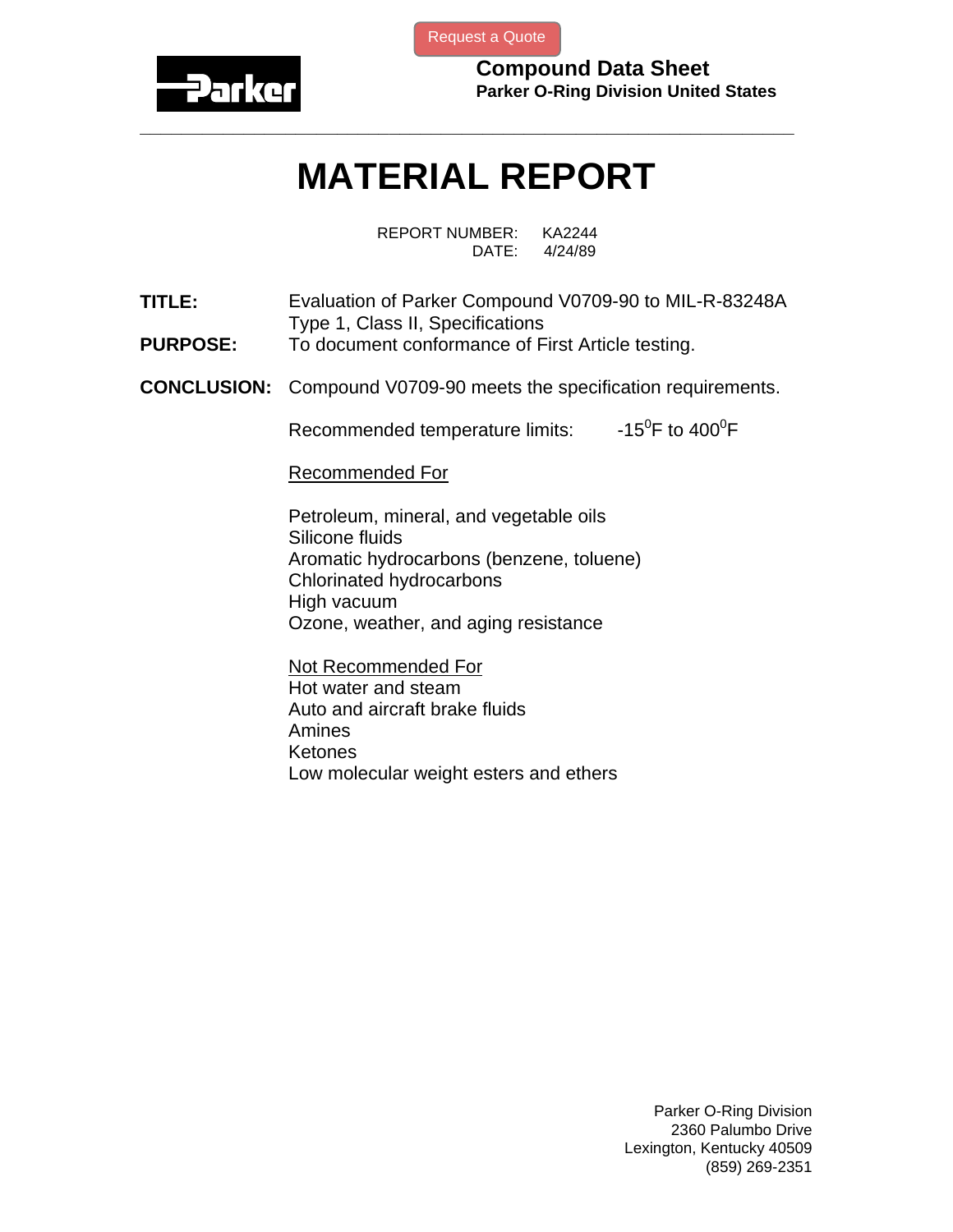



## **REPORT DATA**

**\_\_\_\_\_\_\_\_\_\_\_\_\_\_\_\_\_\_\_\_\_\_\_\_\_\_\_\_\_\_\_\_\_\_\_\_\_\_\_\_\_\_\_\_\_\_\_\_\_\_\_\_\_\_\_\_\_\_\_\_\_\_\_** 

Report Number: | KA2244

| <b>ORIGINAL PHYSICALS</b><br>Hardness, Shore A, pts.<br>Tensile Strength, psi. min.<br>Elongation, % min.<br><b>Specific Gravity</b><br>Temperature retraction, 10%   | <b>SCR 2099</b><br>MIL-R-83248A,<br>Class 2, Type 1<br><b>SPECIFICATION</b><br>$90 \pm 5$<br>1400<br>125<br>As determined | Compound: V0709-90<br>Batch No.: 801050<br><b>RESULTS</b><br>89<br>2001<br>139<br>1.84 |
|-----------------------------------------------------------------------------------------------------------------------------------------------------------------------|---------------------------------------------------------------------------------------------------------------------------|----------------------------------------------------------------------------------------|
| (TR-10), °F max.<br>Compression set, % of original deflection<br>(after 70 hrs $@ 75 \pm 5$ °F), max.<br>Type 1                                                       | ±5                                                                                                                        | -8                                                                                     |
| Under 0.100 inch<br>Over 0.100 inch                                                                                                                                   | 25<br>20                                                                                                                  | 15                                                                                     |
| <u>AIR AGE, 70 HRS. @ 528°F ± 5°F</u><br>Hardness Change, pts.<br>Tensile Strength, % max.<br>Elongation, % max.<br>Weight loss, % max.                               | $+10, -5$<br>45<br>20<br>10                                                                                               | $+3$<br>$-31$<br>$-4$<br>5                                                             |
| AIR AGE, 166 HRS @ 347°F ± 5°F,<br>COMPRESSION SCT. % OF ORIGINAL<br>deflection, max.<br>Standard reading<br>Type 1                                                   |                                                                                                                           |                                                                                        |
| Under 0.100 inch<br>Over 0.100 inch                                                                                                                                   | 45<br>30                                                                                                                  | 21                                                                                     |
| OIL AGE, 70 HRS. @ 347°F $\pm$ 5°F,<br><b>IN AMS-3021</b>                                                                                                             |                                                                                                                           |                                                                                        |
| Hardness change, pts.<br>Tensile Strength, % max.<br>Elongation, % max.<br>Volume Change, %<br>Compression set, % of original<br>deflection, max.<br>Standard reading | $+0, -15$<br>30<br>20<br>$+1$ to $+20$                                                                                    | $-7$<br>$-21$<br>$+1$<br>$+14$                                                         |
| Under 0.100 inch<br>Over 0.100 inch                                                                                                                                   | 30<br>15                                                                                                                  | 12                                                                                     |